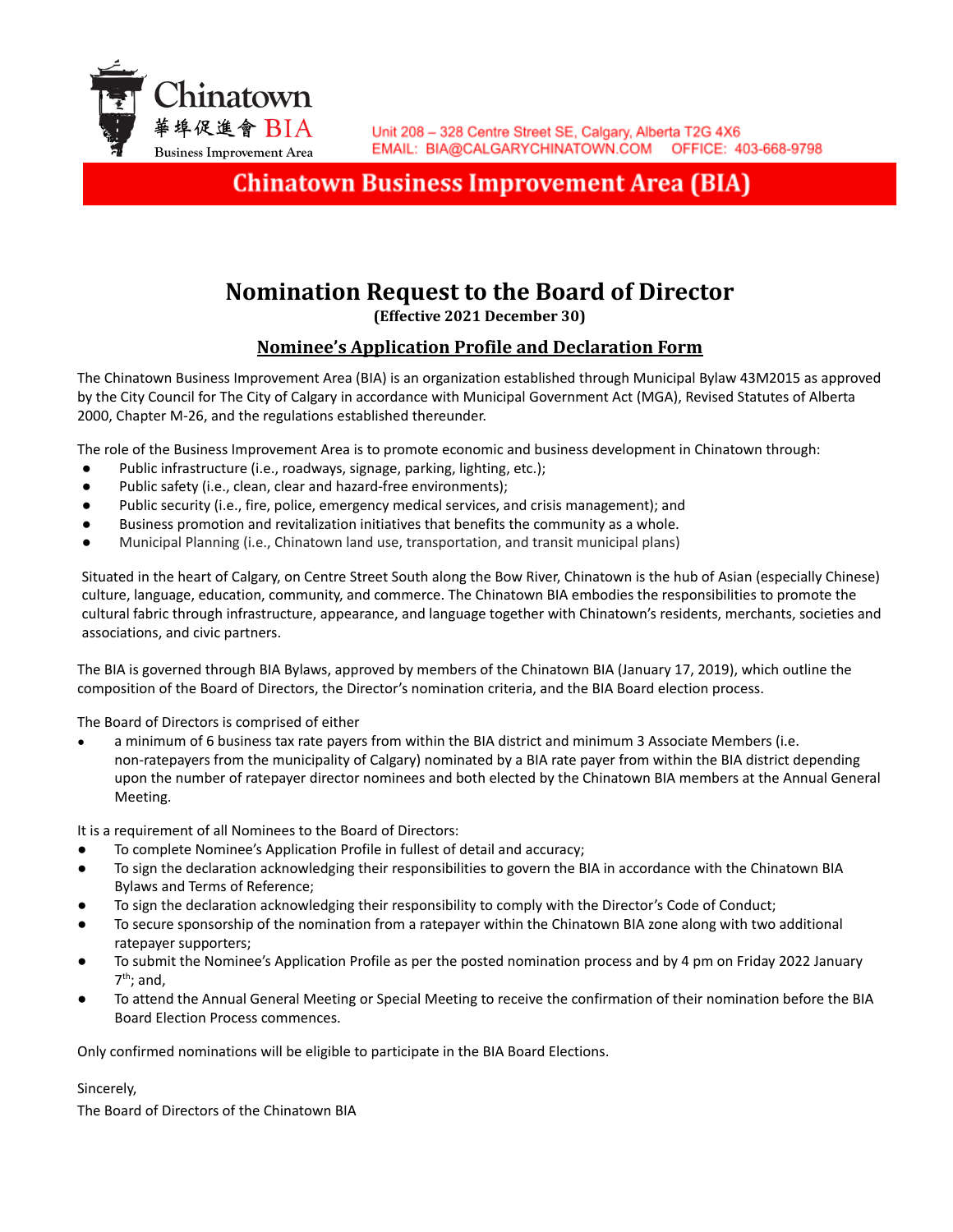

# **Nomination Request to the Board of Director**

**(Effective 2021 December 27)**

# **Nominee's Application Profile and Declaration Form**

### **1. Complete either "A - Ratepayer" or "B – Associate Member" Nominee's Profile, then proceed to Section 2.**

#### **A - Ratepayer Nominee's Profile**

I, Rate Payer Name, Business Name Contract the Case of the Cayer member of the Cayer member of the Chinatown Business Improvement Area at Business Address **Chinatown Business Improvement Area** at 2016. like to be considered a candidate for a position on the Board of Directors, with a one-year term for newly elected candidates and two-year term for re-elected candidates starting from January 2022.

#### **OR**

#### **B - Associate Member Nominee's Profile**

Rate Payer Name, Business Name and Address **Equal to the Contract of the Contract of Contract of Contract of Contract of Contract of Contract of Contract of Contract of Contract of Contract of Contract of Contract of Contr** 

the Chinatown Business Improvement Area, would like submit the name of Associate Member Candidate Name as my Board Director nominee candidate on the Chinatown Business Improvement Area Board of Directors with a one-year term for newly elected candidates and two-year term for re-elected candidates starting from January 2022.

### **2. Candidate Director's Competencies**

For each box below, please check those competencies most applicable to you.

#### **Professional Experience**

- Legal / Law
- $\equiv$  Finance/Accounting
- \_ Marketing/Sales
- **Business Executive**
- Land Development
- \_ Building Construction
- Arts/Entertainment
- Other\_

#### **Business/Merchant**

- Restaurant
- Food Retail
- Non-Food Retail
- **Health Services**
- Professional Services
- \_ Corporate
- Arts/Culture
	- Other\_

# Cultural/Language English (Required) Mandarin

- Cantonese
- Other Asian
- Education
- \_ Community Services
- **Family Associations**
- Other\_\_\_\_\_\_\_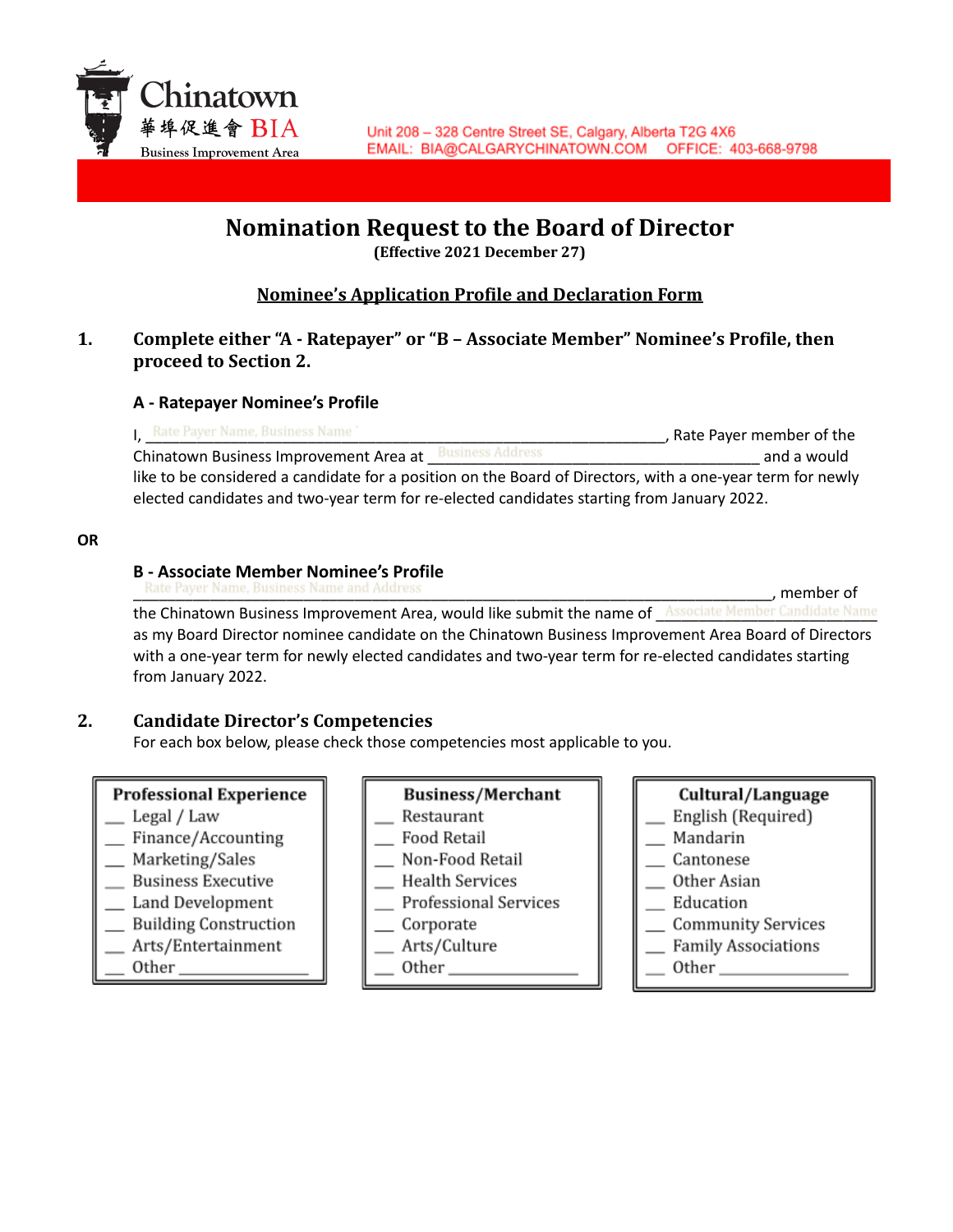#### **3. Expression of Interest**

Briefly, please tell us what interests you about Chinatown and why you wish to serve as a BIA Director.

My interest and reasons for wishing to serve on the Chinatown BIA Board are: (Continue this on a separate piece of paper if necessary)

### **4. Terms of Reference**

The Chinatown BIA Board of Directors is responsible for the accountable management of BIA staff, resources, and finances. Additionally, the Board of Directors provides Board leadership, governance and oversight on behalf of the Chinatown Ratepayer community. This is in accordance with the Chinatown District BIA Bylaws including the Terms of Reference covered in Section 19. See http://calgarychinatown.com/AGM

I, the undersigned, have read this Section 19 Appendix B – Terms of Reference carefully before signing, and that I understand and accept all of its contents. I execute it voluntarily and with full knowledge of its significance. I understand that it will be binding, not only by me, but also by my heirs, next of kin, personal representatives and assigns.

DATED at the city of Calgary in the province of

| Alberta this | day of |
|--------------|--------|
| 20           |        |

\_\_\_\_\_\_\_\_\_\_\_\_\_\_\_\_\_\_\_\_\_\_\_\_\_\_\_\_\_\_\_\_\_\_

\_\_\_\_\_\_\_\_\_\_\_\_\_\_\_\_\_\_\_\_\_\_\_\_\_\_\_\_\_\_\_\_\_\_\_

Witness

\_\_\_\_\_\_\_\_\_\_\_\_\_\_\_\_\_\_\_\_\_\_\_\_\_\_\_\_\_\_\_\_\_\_

Signature

Printed name